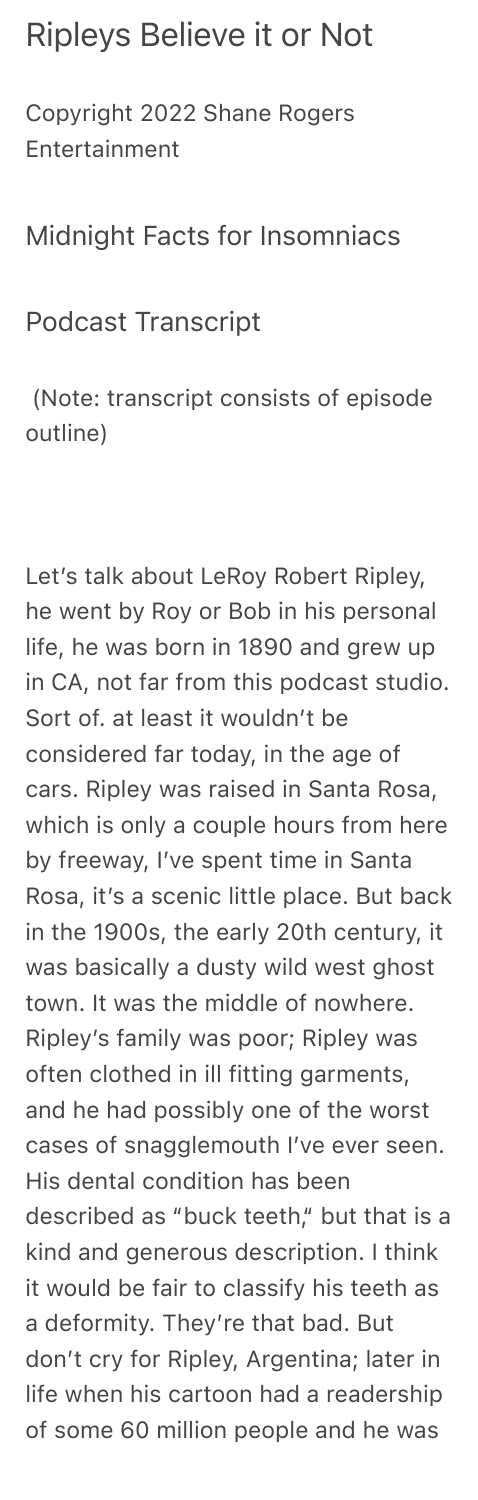making the 1930s equivalent of over \$1000,000 a week he would get his teeth fixed, but only partly; he actually instructed the dentist not to completely straighten his grill because by then crooked teeth had become his trademark. Thats my thing, dental problems. I wonder if he sued other snaggletoothed celebrities for copyright infringement. Throughout his life Ripley also had a stutter, and it's no surprise that at school he was an outcast and a loner. I don't think it would be a stretch to say that Ripley's eventual fascination with oddities and outliers has its origins in his own sense of not belonging, of being other and different. Ripley's father died when he was young and so Ripley dropped out of high school to help support his family. He had always had a knack for drawing, and was soon working as a sports cartoonist San Francisco's Bulletin newspaper. Wikipedia claims that he was already publishing in newspapers at age 16, but a well-researched PBS documentary has a copy of the first newspaper to feature a Ripley illustration, the February 22, 1909 issue of the bulletin, and if his commonly cited birth year of 1890 is correct, Ripley would've been 19. Still pretty young to be a newspaper cartoonist. I guess. I don't know anything about cartoon-illustrator demographics. Ripley eventually moved to New York City to work for the New York Globe. It was in New York that Ripley changed his name: he swapped the order of his first and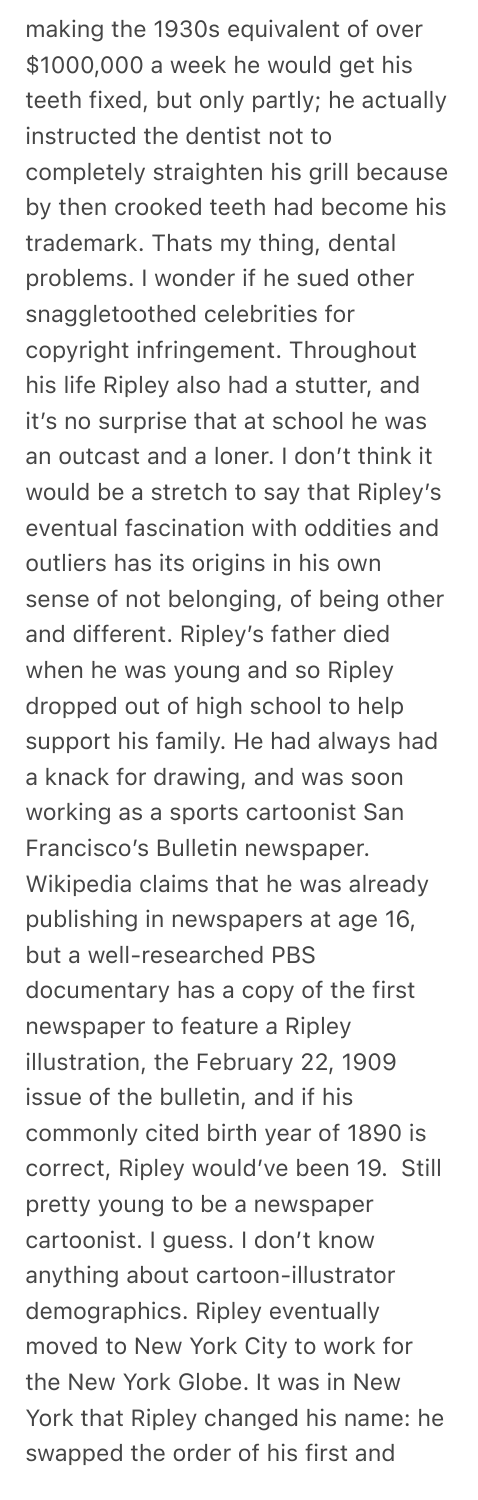middle name because he preferred Robert over Leroy (remember branding?) so he became Robert Leroy Ripley. He also took up competitive handball and became a distinguished handball player and eventually won a championship, and he even bought a new wardrobe to complete his personal reinvention, his zero-to-hero makeover. (Still had the fucked up teeth.) So now he was enjoying life as a bachelor in the big city, but the problem with being a sports cartoonist is that athletics is a pretty narrow artistic subject, and all of the popular sports have off-seasons, so he often found himself scrambling to come up with content for his cartoons. Ripley eventually began brainstorming different ideas to fill space. He finally came up with a concept for a brand new segment that he called Champs and Chumps; it was be a rectangular section in the middle of a newspaper page made up of 11 drawings, each of which illustrated some particular oddity in the sporting world. So for instance one of the figures in the first and only Champs and Chumps cartoon is a guy running backwards, and scrawled next to it is, "A. Forrester of Toronto ran 100 yards backwards in 14 seconds." and above that a sketch of two guys lashed together next to the caption, "W. Willman and Lawson Robertson did 100 yards in 11 seconds in a three-legged race." That seems fast. The random-sports-facts cartoon was not an immediate sensation, it seems to have been something he threw together at the last minute just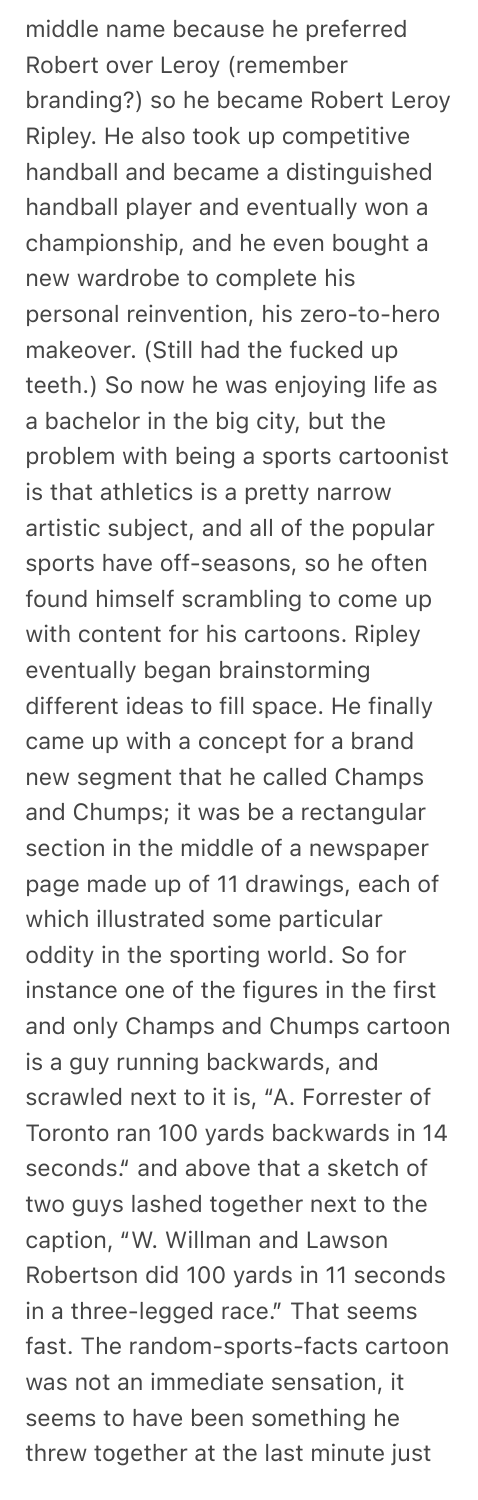to make his deadline, and In fact it would be 10 months before he again resorted to sports trivia to fill space. However even though his second "random facts" cartoon followed the same format as the first, it wasn't called champs and chumps any more; this one was titled "believe it or not. " And it includes a bunch of supposedly shocking and interesting sports facts that I do not understand. I'm kind of a sports guy, but I think the lingo was different back in the day. And I guess the average reader cared about different sports. From one of the illustrations of a guy playing pool: "Jack Shaffer ran 3000 Points straight rail billiards." 3000, that's a lot of points. I'm guessing. I know more about three legged race than I do about real billiards. Here's another shocking fact from that first "Believe it or not" cartoon: "MS Cauley played a full game at first base without having a single chance." And there is a sketch of a guy laying down and relaxing on first base, I don't know what that means but I'm assuming that no batters made it to first base? So it was like a no hitter? Or no balls came his way at all? But I guess it made sense to sports fans of the day. In the beginning these " Believe it or nots" were very sporadic; Ripley would produce one every few months, presumably when he was out of ideas. His contributions to the sporting sections of newspapers became increasingly popular, and he would often write accompanying article articles as well. So he was moderately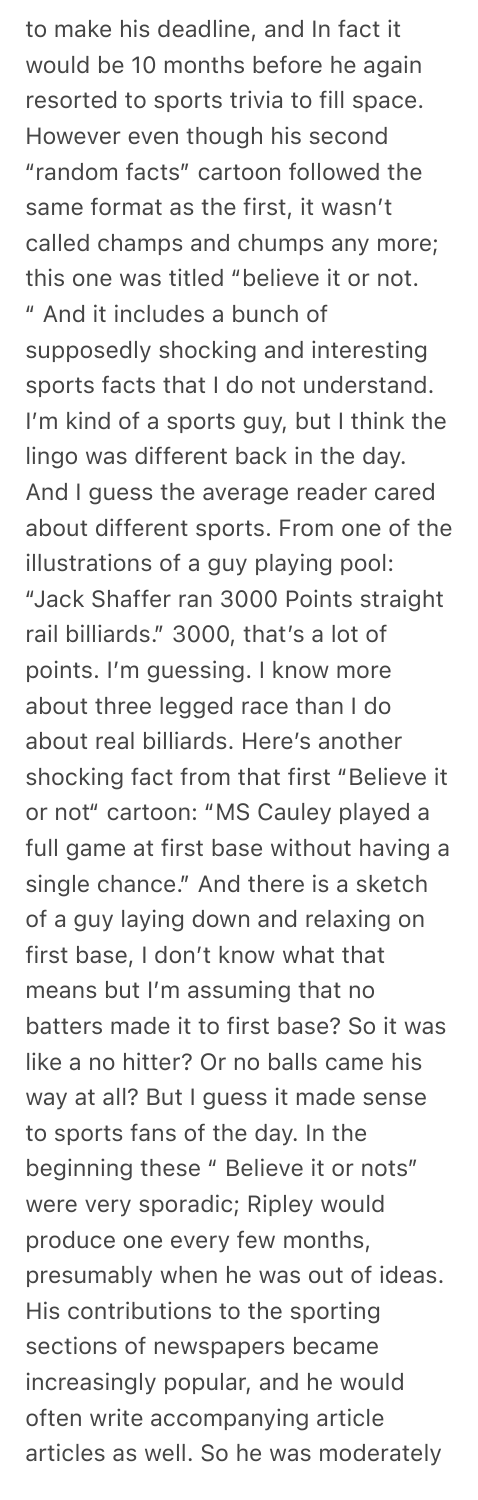successful, but his big break was on the horizon: 10 years into his newspaper career Ripley got an amazing opportunity when he was sent by his editors on an ocean liner called the Laconia to document its voyage around the world. Even today, this would be a mindboggling adventure, and it was made more perilous by the fact that Ripley never learned to swim. Even when the guy later built a mansion on an island, and had to travel by boat if you wanted to go anywhere, the man never even bothered to learn to dog paddle. I don't know if that's brave or stubborn. I guess maybe stupid is also an option. The Laconia set sail in 1922 from New York and the itinerary included stops in (and this is just a partial list): Havana, Panama, San Francisco, Honolulu, Yokohama, Hong Kong, manila, Singapore, Kolkata, Bombay, Alexandria, Naples, Monaco, Gibraltar, and eventually back to New York. His job was to write and illustrate columns describing his experiences. Pretty sweet. These columns titled "'Ramble Round the world with Ripley," were basically like a travel blog, some very beautiful sketches and illustrations alongside some horrifically racist and insensitive text. Of one neighborhood in Shanghai Ripley wrote: "surely there is no lower form of life to be found than in this decayed old poverty-stricken spot. Beggars who looked scarcely human in their bundles of rags; lepers exposed their sores as mute pleadings for charity; crawling cripples with twisted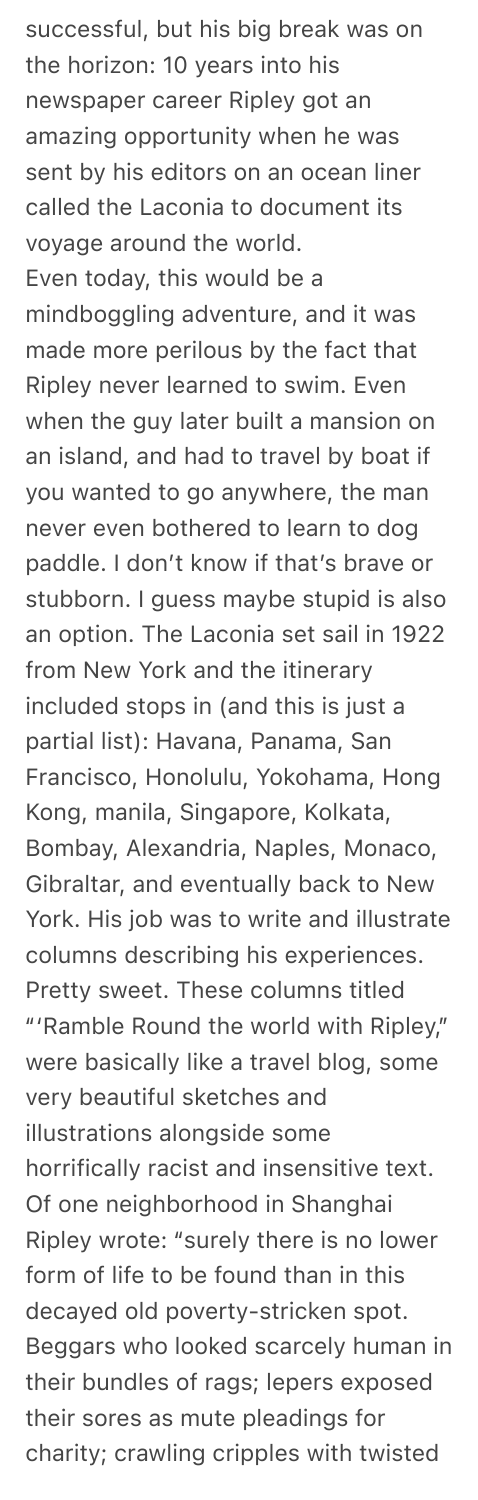limbs extended their scrawny hands for alms—an altogether gruesome sight. One of the good god's unfortunates was strapped to a board as both hands and feet had been eaten away by leprosy…I tried to avoid him but another dirty beggar picked up one end of the board and dragged the poor wretch bumping along after me. It is not pleasant to be chased by a thing like that."

However he often took pains to undercut some of the stereotypes about foreigners and foreign lands. For instance, his overall impression of Shanghai was more charitable: it is "hardly a Chinese city. It is more than that – it is one of those interesting and cosmopolitan places in the world." kind of a backhanded compliment, " this is not your standard filthy Chinese shithole." But a compliment nonetheless. Similarly, he praised Tokyo, assuring anyone who believed Japan was "any distance behind the times" that the imperial Hotel was as fine as any hotel the world had ever seen. "Surprisingly, those Asians can build a decent hotel! Who would've thought." The stories captivated readers. Ripley Included sketches of beautiful women in Hawaii offering flower necklaces and men riding elephants in Burma (now Myanmar). You can almost feel the excitement vibrating from the page when he writes in giant black letters "we see our first Hindu," with the word "Hindu" underlined., followed by "his turban is 30 feet long." And a not super flattering sketch of a bearded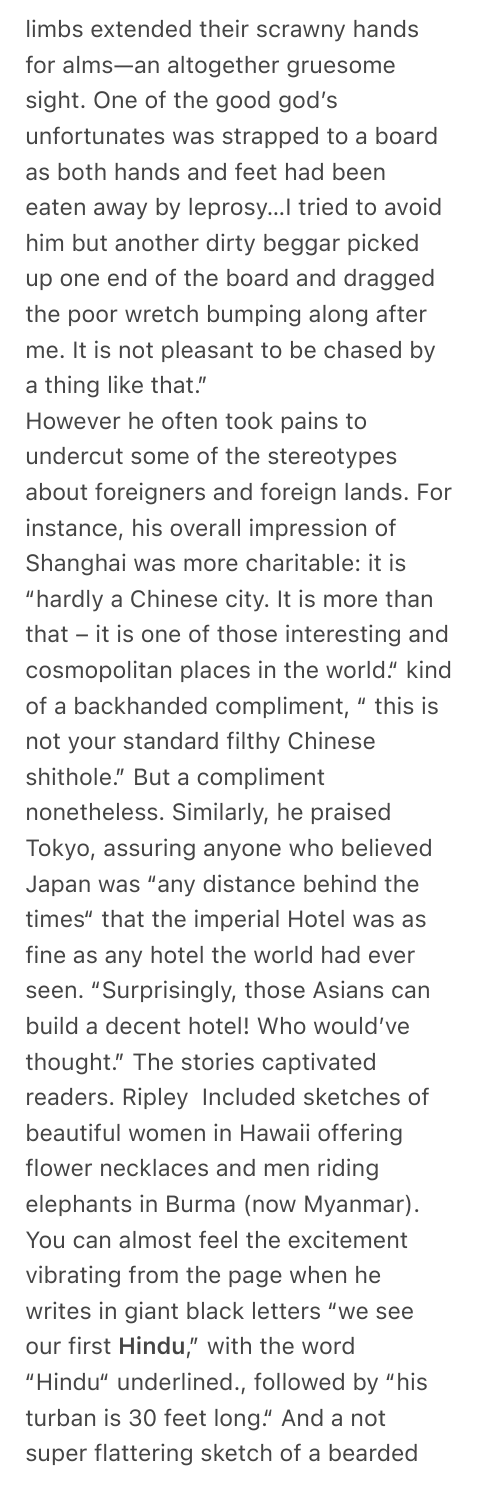man with a large turban, I have no idea how accurate it was or the actual length of the turban, and I'm pretty sure the guy didn't unroll it for him. India in particular was one of the places that clearly blew Ripley's mind. He included breathless descriptions of Hindu religious figures like Kali, the patron goddess of Calcutta "a black figure with four arms—three red eyes a long scarlet tongue—a necklace of human skulls—and no legs. The Hindus worship such as this!" That particular drawing is pretty sad, not his best. I'll post it in the discord. Ripley was blown away by what he considered the strangeness of India. The untouchables, the yogis, religious ceremonies that to him seemed incomprehensible. "Never, in the wildest, rarin', buckin' nightmare could such a sight as these surroundings be imagined. I never saw such a weird, unusual, and motley mob. Sadhus religious ascetics—sit in twisted postures in mystic contemplation. Yogi's squat about in front of fires which fill the place with smoke. A fanatic lies on his bed of spikes in the corner, another is crawling on the ground like a worm; still another with wild yellow hair and face painted white sits looking up at the sun.. nearby, the pavements are running red with blood. The crying of young goats that are being offered in sacrifice fills the air as the bespattered Hindu lobs off their heads with a huge knife." He didn't include an illustration of that particular image. Thankfully. That's a horror movie. He did give at least some credit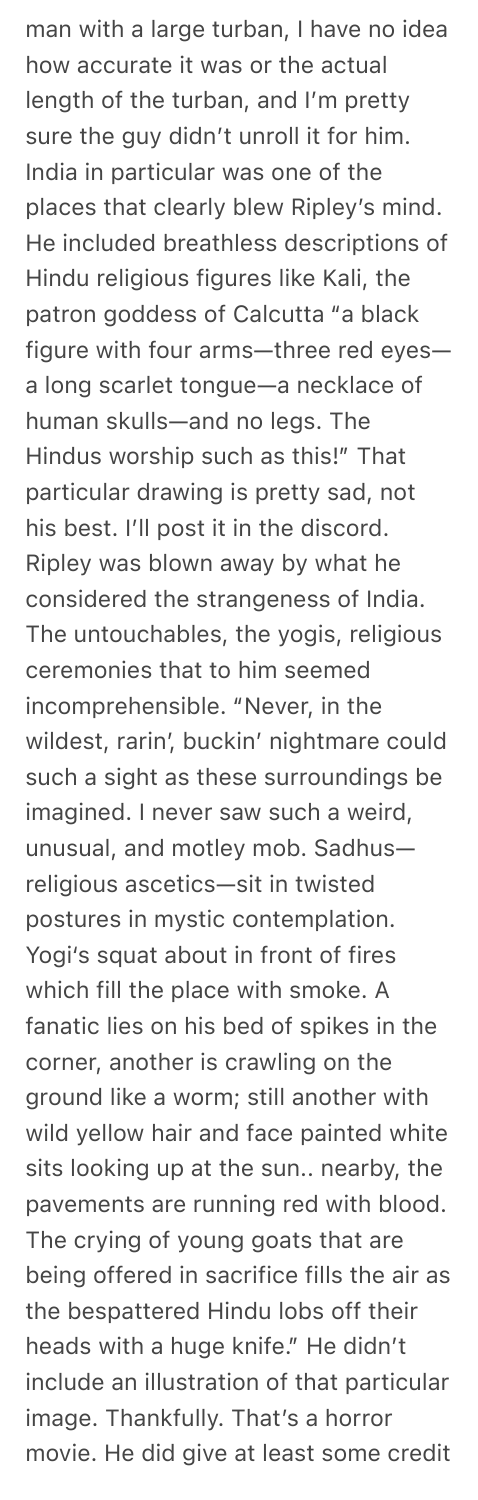to India where it was due, calling the Taj Mahal "an unsurpassed monument of beauty and human devotion." He's very impressed with a nice building… he finds it amazing that savages can build stuff.

When he returned from his journey, Ripley's mind had been expanded, and he wasn't content to go back to drawing sketches of napping first basemen and dudes who were really good at playing pool. He expanded his "believe it or not" cartoon series, now including more sketches from his travels alongside the boxers and high jumpers. Soon, the images of Burmese girls with 14-inch necks that they had gradually extended via expanding stacks of metal rings overshadowed the tiny sketches of athletes.

The cartoons proved so popular that Simon and Schuster offered him the opportunity to publish a book of his cartoons, which he initially rejected. He saw himself strictly as a newspaper illustrator, but that all changed after Charles Lindbergh achieved what was publicized as the first solo flight across the Atlantic, a journey we covered in our crimes of the century episode.

As a response, Ripley published a cartoon that seemed to undermine Lindbergh's achievement. It included the large statement in block letters: "Lindbergh was the 67th man to make a nonstop flight over the Atlantic ocean!"

The reaction was swift and vicious. Ripley was accused of being un-American, a liar, and a traitor. He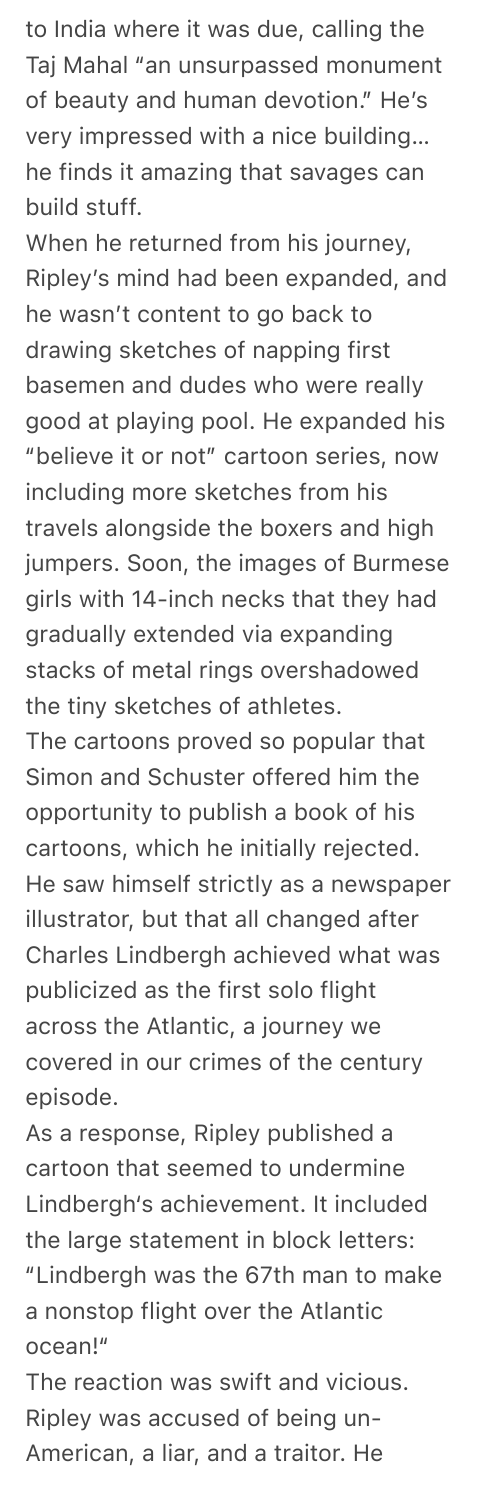subsequently published his explanation: while it was true that Lindbergh had achieved the first SOLO nonstop flight over the Atlantic Ocean, at least a couple of dirigibles filled with passengers and also some airplanes with more than one pilot or crewmember had flown it as well, so Ripley was proved right on a technicality. Although no other man of them had flown it solo, It was true that 66 other men had made the trip,. This strikes me as a sneaky neckbeard moment, the cartoon equivalent of "actually,"…like it doesn't get much more nitpicky than that, but you know what they say: no publicity is bad publicity. Ripley continued publishing cartoons that undermined and questioned conventional wisdom, with clickbaity headlines like "Saint Patrick was neither a Catholic, a saint, nor an Irishman! And his name was not Patrick!" This is true, BTW. He was Roman-British and his real name was Maewyn Succat.

Ripley's already relativelyrecognizable cartoon exploded in popularity, and Ripley finally agreed to publish a book. It was a smash hit. Deservedly so. Before the Internet, before commercial air travel, how was the regular person in America going to find out about the Chinese priest in Shanghai who spent 27 years growing fingernails that measured 22 3/4 inches long? And many of the illustrations are genuinely gorgeous. Whatever you want to say about Ripley —and pretty soon you might have a few choice words to say—Ripley was a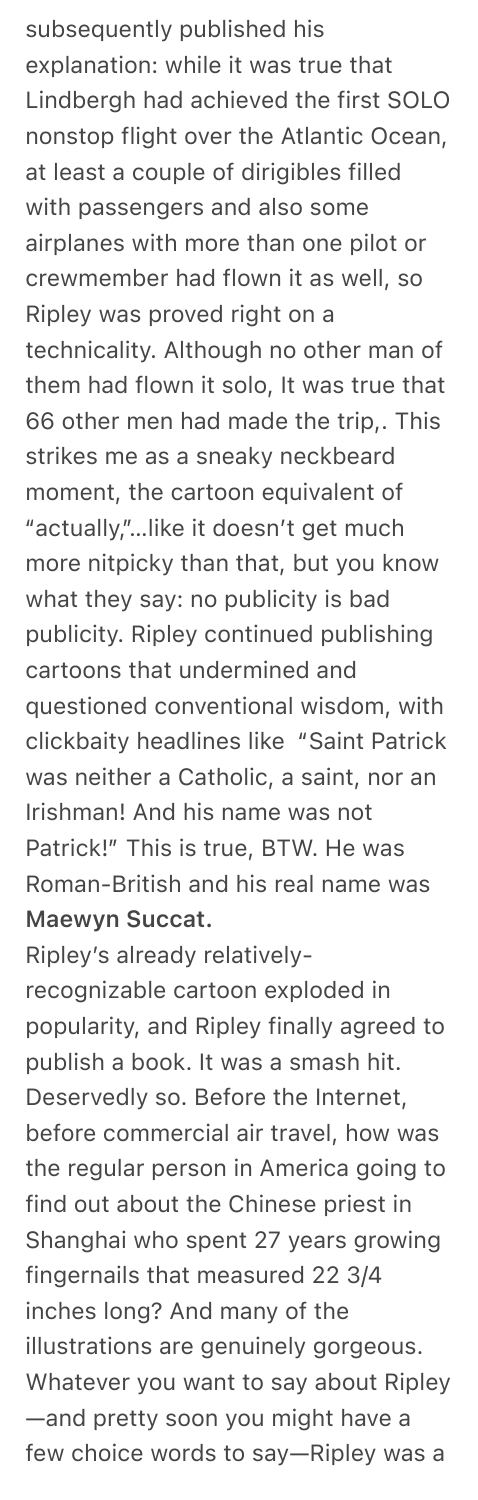real artist. He works in a style that today you might associate with Frank Miller, using stark shading to create these almost Gothic, haunting images. The success of the *Believe it or Not*  book prompted newspaper titan William Randolph Hearst to offer Ripley a \$100,000 per year contract, 10 times his current salary. And that was 1929 money. Not bad for a cartoonist.

Ripley expanded the scope of his cartoon to include what he called curioddities, anything weird or out of the ordinary, some of which were genuinely impressive and others… Less so. The tree climbing fish of the Dutch west Indies, pretty cool. "Johnny cigars" of Roxbury Massachusetts who could smoke six cigars at one time, or the tree trunk near Monterey California shaped like a pig…less. Two carrots that grew through a metal ring? Sure. According to author Melissa Prichard, Ripley would say "There's an infinity of strangeness in the world that will never run out, it's inexhaustible. I think he felt he was barely scratching the surface of it." To drum up more content, the Hearst papers initiated a "Believe it or Not" contest, in which readers could submit their own suggestions for the comic. It was such a success that the US postmaster general complained

about the volume of mail address to Ripley.

Anytime you open up the floodgates to the unwashed masses, you're going to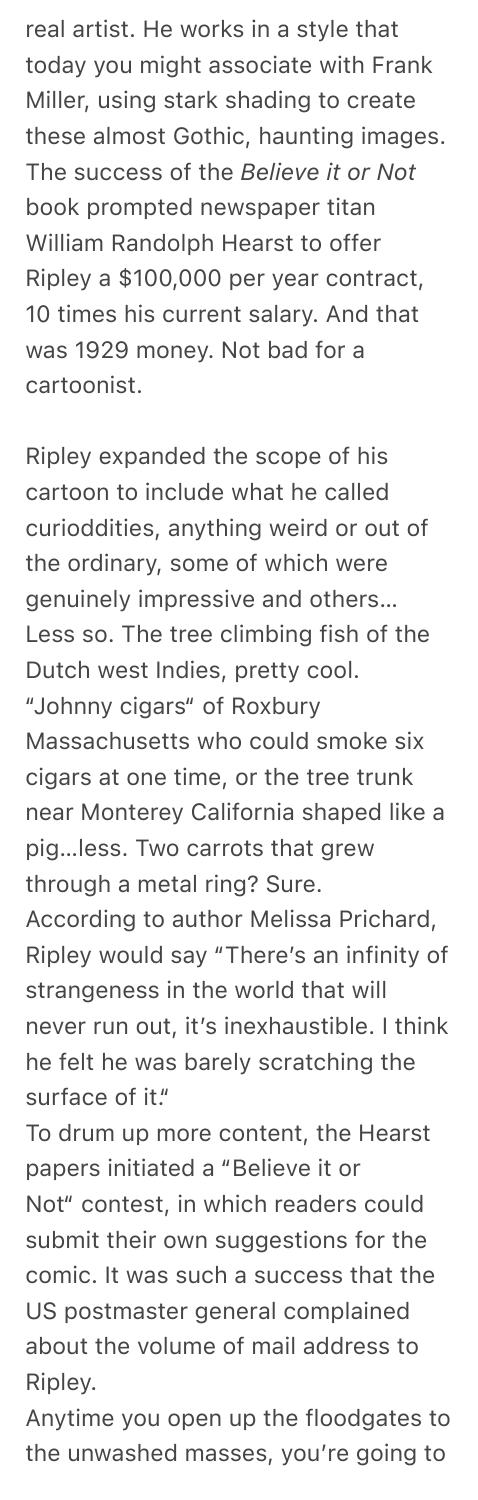get a predictable torrent of crazy and ridiculous nonsense. Reap the whirlwind. So now you had Ripley publishing cartoons like this one which was a drawing of an elderly couple eating dinner: "Mr. and Mrs. Frederick Butsky vowed on their wedding day to always eat from the same plate. They have never dined otherwise in 49 years." and, "Max H Calvin of Brooklyn can put 25 quarters in his ear. " Seems ridiculous and trite, but it was also an opportunity for regular weirdos to get their 15 minutes of fame. Everyone wanted to be immortalized by Ripley in one of his cartoons. Probably not *everyone*, I personally wouldn't want my habit of shoving quarters in my ears to be broadcast, but different strokes for different folks. While it seems pretty ridiculous to me, the cartoon has been described as "a celebration of the underdog," it was a chance for people who had one little unique feature that no one else cared about to be celebrated unironically for a simple talent or minor point of uniqueness. One of my favorite Ripleys believe it or not curioddities: The fact that there was once a ham seller named Sam Heller.

So, flush with cash and bankrolled by the Hearst newspaper company, Ripley became a globe trotting adventurer, visiting over 200 of the 230 countries that were recognized at the time, cataloging more and more curioddities. He didn't stick to only cartoons, he videotaped much of his journey. His relationship with the truth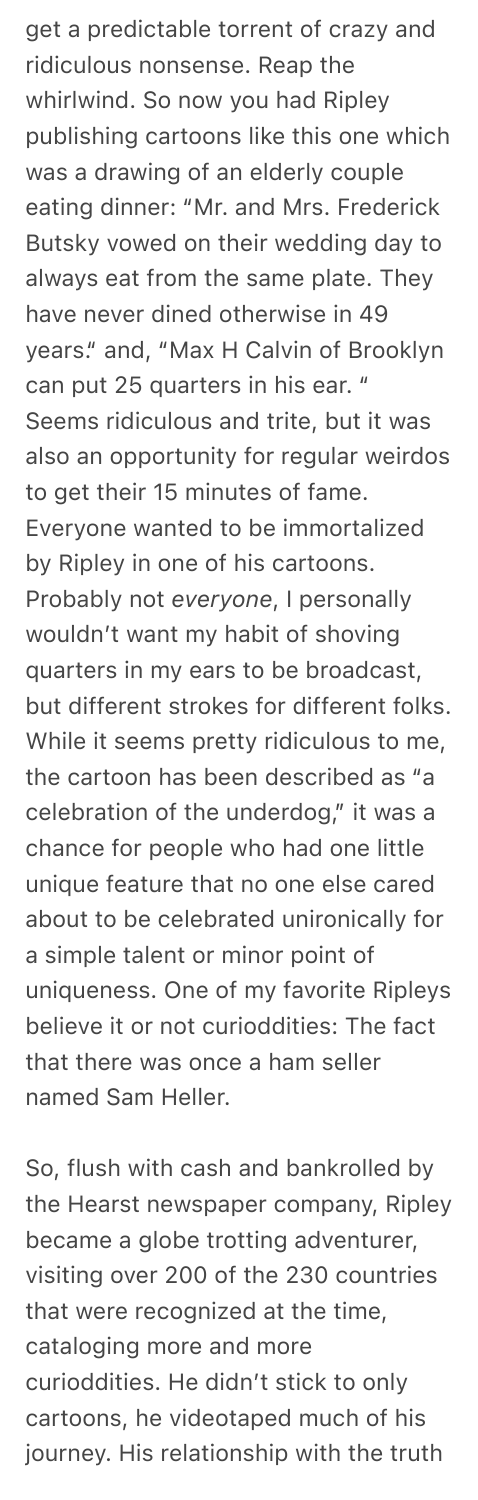is complicated, Ripley seems to have delighted in research and facts and correct misconceptions, but he also contributed to plenty of them. His "Great Wall of China" cartoon refers to the wall as "the only one that would be visible to the human eye from the moon." And mentions "1,000,000 men were buried in the walls to make them strong." even though he was exposing Americans to more and more of the world, his focus on weirdness and stereotypes and oddities emphasize the otherness of the cultures he visited rather than similarities, and of course the blatant racism continued to be pretty cringe. The previously referenced great wall cartoon included a random scribble in the corner that said: "can a Chinaman whistle? Answer next Sunday." And referred to Chinese people as "the heathen Chinee." He never bothered to learn another language, according to the excellent PBS American Experience documentary about Ripley, "he boasted that he would go to places and just speak English louder if people couldn't understand him." You might wonder how a man who seems a bit like an ignorant stereo typical American jack ass was managing to coordinate these travels and dig up all of these facts. Well, Ripley had a secret weapon. He had a collaborator, a research assistant who in reality was the brains of the operation. His name was Norbert Pearlroth, and he was a brilliant researcher who spent countless hours in the New York Public Library digging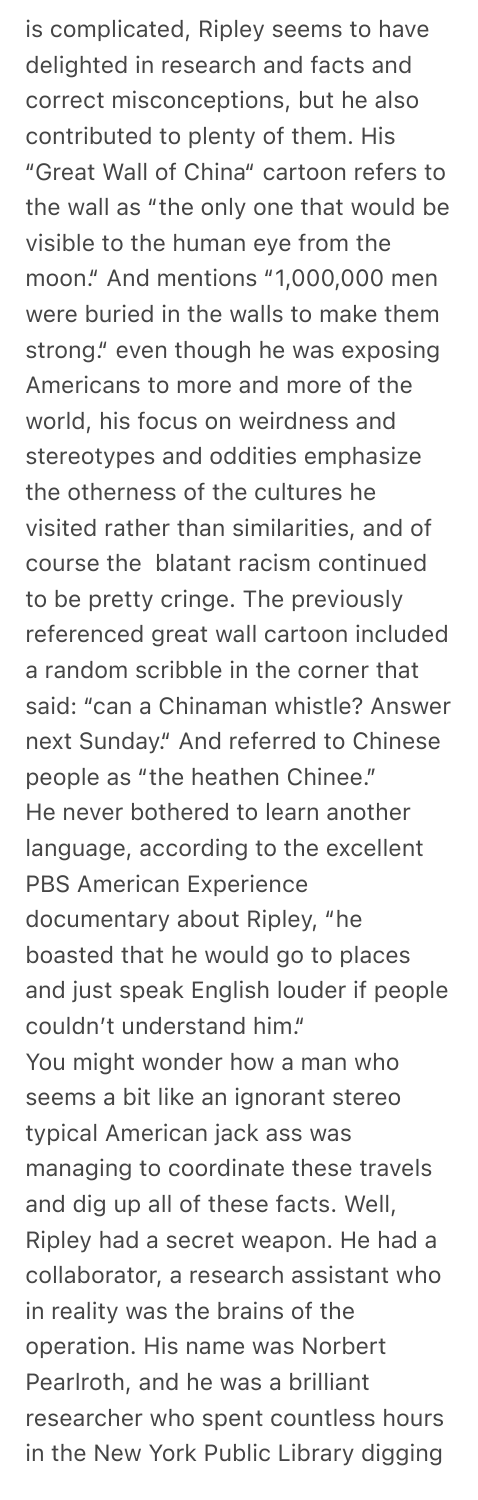up interesting facts and unique locations for Ripley to pretend to stumble upon and discover. Where Ripley didn't bother learning even a single additional language, Norbert reportedly spoke over a dozen. He worked full time as a library researcher, contributing to an often conceiving of the cartoons that would make Ripley famous, that he was never credited in any of the publications. By 1930 Ripleys believe it or not had gone multimedia. Produced by Warner Brothers studio, short videos of Ripley's various travels and "discoveries" would play before feature films. They're awkward AF. He is not a natural performer. The uncomfortable stiffness, stilted speech, and teeth are on full display. Regardless, the awkward weirdo with all of his foibles came across as endearing and probably appealed to many of the outsiders and outcasts that saw themselves in him. In an example of what seems to be bass Ackwards order, Ripleys video shorts led to a successful career in radio. I guess that actually makes total sense. Once they saw his face they were like, "kid, you got a face for radio." Ripley pioneered the field of onlocation broadcasting, bringing listeners to the bottom of the Grand Canyon, to caves and shark tanks. He hosted a show underwater, he Didn't hesitate to occasionally put himself in danger for the benefit of the show. He quickly became one of the most recognizable figures in America. At one point a survey of young boys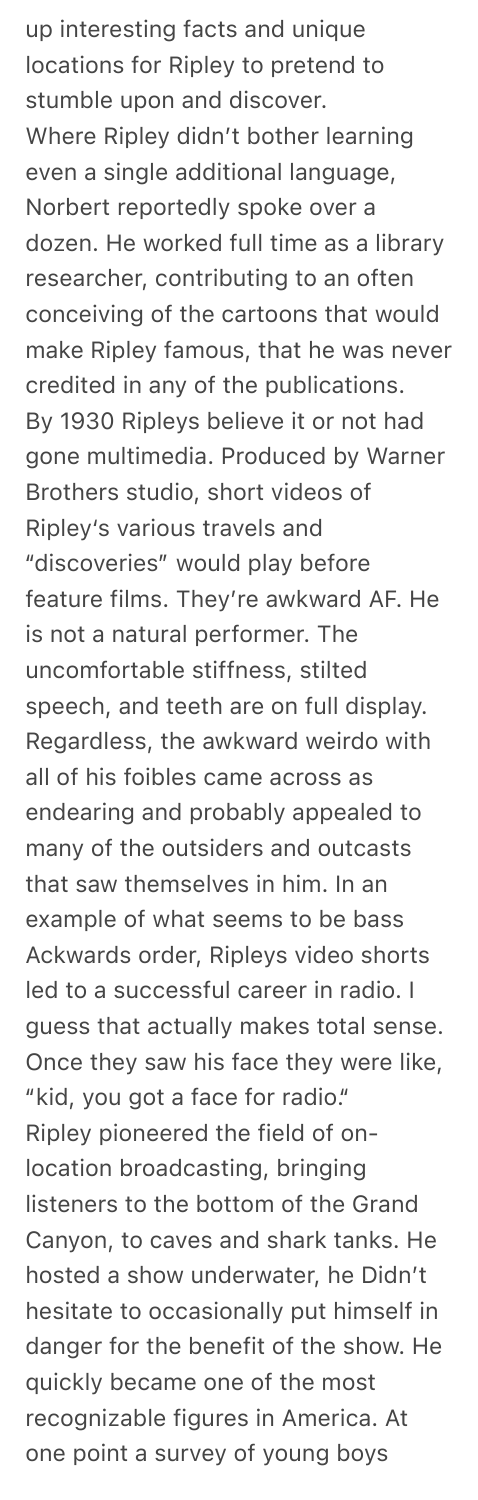revealed that more of them would prefer to grow up to be Robert Ripley than a famous baseball player or President of the United States. Ripley and his fucked up grill even became a ladies man, publicly dating models and actresses. It probably didn't hurt that he was one of the few people thriving in the depths of the depression. He built a giant mansion on his own personal island in Mamaroneck upstate New York that he nicknamed Believe it or not island. It was alternately known by its acronym BION. And like so many weirdos with money he indulged in all of the weirdness that his money could buy. He had a particular fascination and fetishization for Chinese culture and liked to surround himself with all manner of caricatures and stereotypes. He would dress in what he considered to be traditional Chinese outfits and sail his Chinese junk ship and Invite his celebrity friends to Chinese themed dinner parties where he served, you guessed it, McDonald's. No, Chinese food. Ripley opened his first museum, which he called the "odditorium" (like "o-dd", get it?) at the Chicago's worlds fair of 1933. For some reason we can't get away from Chicago world's fairs. At least this one is different, this wasn't the white city. This was the worlds fair celebrating Chicago's Centennial. Everyone was shocked that chicago had lasted 100 years and was like fuck, we need to throw a party. While we're still around. In the front was a standard museum with displays and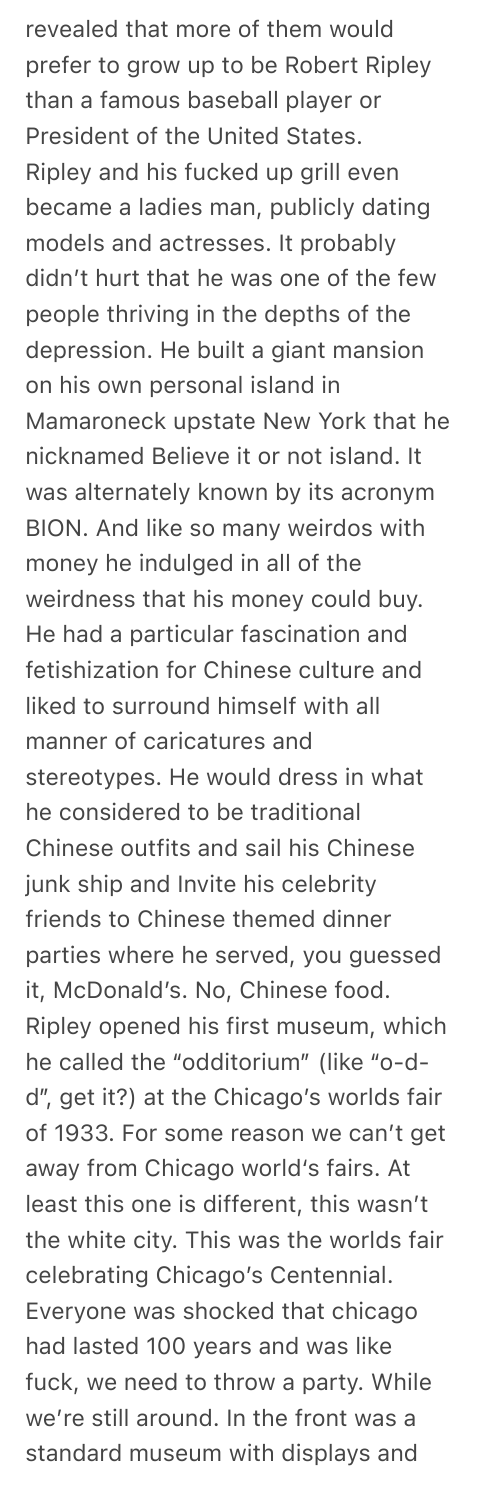plaques and dioramas, but the back was a full on freak show. Like, literally, the "step right up, you won't believe your eyes, you will literally argue with your eyeballs, you'll be like wtf eyeballs, why do you lie to me, there's no way a woman could have facial hair" or whatever. A carny sideshows. Human exhibits (which is an awful phrase to begin with) included the fireproof man of India who supposedly could blast a blow torch into his eyes without injury. The "leopard skinned man" which was obviously just a guy with a bad case of vitiligo [vit E Lie go]. The "rubber skinned girl, " obviously another person with an unfortunate skin condition. The human pin cushion, just a dude with a bunch of piercings. Speaking of which, there was a guy who lifted barbells with his nipple piercings. One of the most popular attractions was Freda Pushnik, a girl with no arms or legs, who was billed as "little half girl" Ouch. To be fair (to be fair) Ripley bristled at any mention of the word Freakshow, insisting that everyone use the term oddity instead, i'm not sure how that's much better, and under pressure he conceded that an oddity was really just a "high class freak." OK. Interesting choice of words. "I only employ the most sophisticated of freaks. There's nothing classier than a men swallowing a live rat or a guy blowing up a balloon with his eyeball." Of course the worlds fair museum was yet another massive success, and would lead to a long-term museum located on Broadway in Manhattan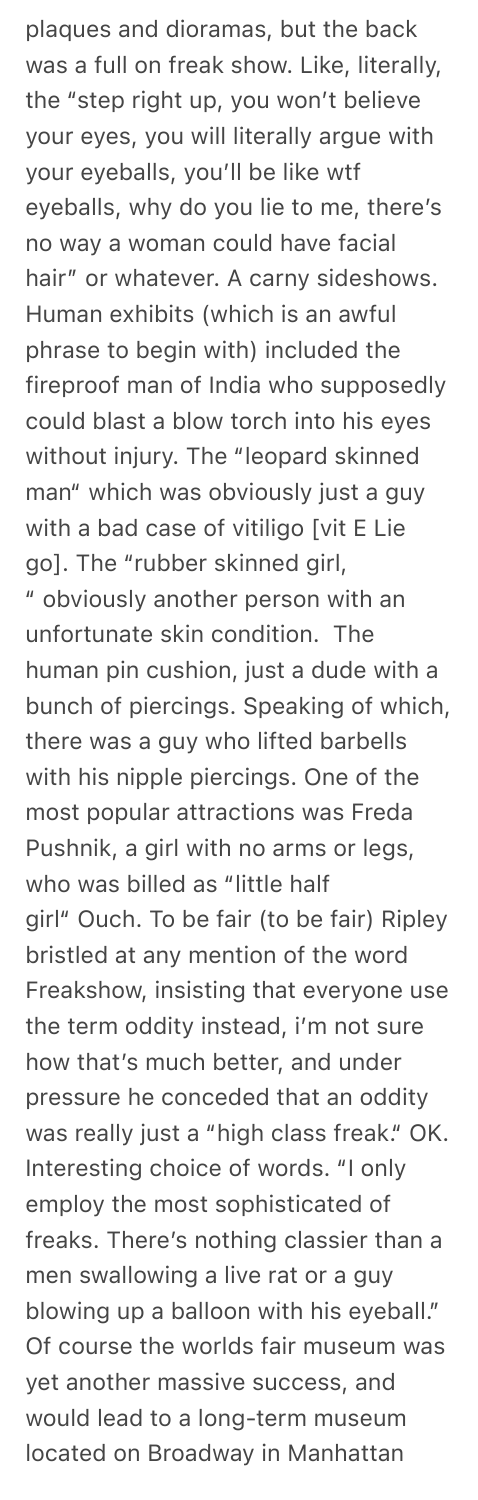followed by franchises across the country.

Some of the stuff in Ripley's human exhibits collection is really uncomfortable for me to watch, honestly. A woman eating razor blades, a guy slipping metal hooks into his lower eyelids and pulling carts around with them. A dude who smokes a cigarette through his eyesocket. You know, sophisticated stuff.

When World War II broke out, and international travel was restricted, Ripleys cartoons became patriotic, "believe it or not" facts oriented toward the war. Most of them as far as I can tell weren't particularly unbelievable. "Believe it or not: Lieutenant Jack Bradford found a real fox in his fox hole! He killed the animal. " I believe it. Sadly that's pretty believable. Kinda wish I didn't know about it.

Ripley's first postwar world tour seems to have been eye-opening for him. His beloved China had been ravaged during the Japanese occupation, and of course The Japanese cities of Hiroshima and Nagasaki had been pulverized by atom bombs. He broadcast one of his episodes live from Hiroshima. By this point his health was in decline, and he seemed to have been profoundly affected by the grim postwar voyage. In 1949, an overweight, aging Ripley hosted his first television show. It was pretty terrible to be honest. He hadn't ever become comfortable on camera, and seems that encroaching senility doesn't improve one's on-screen